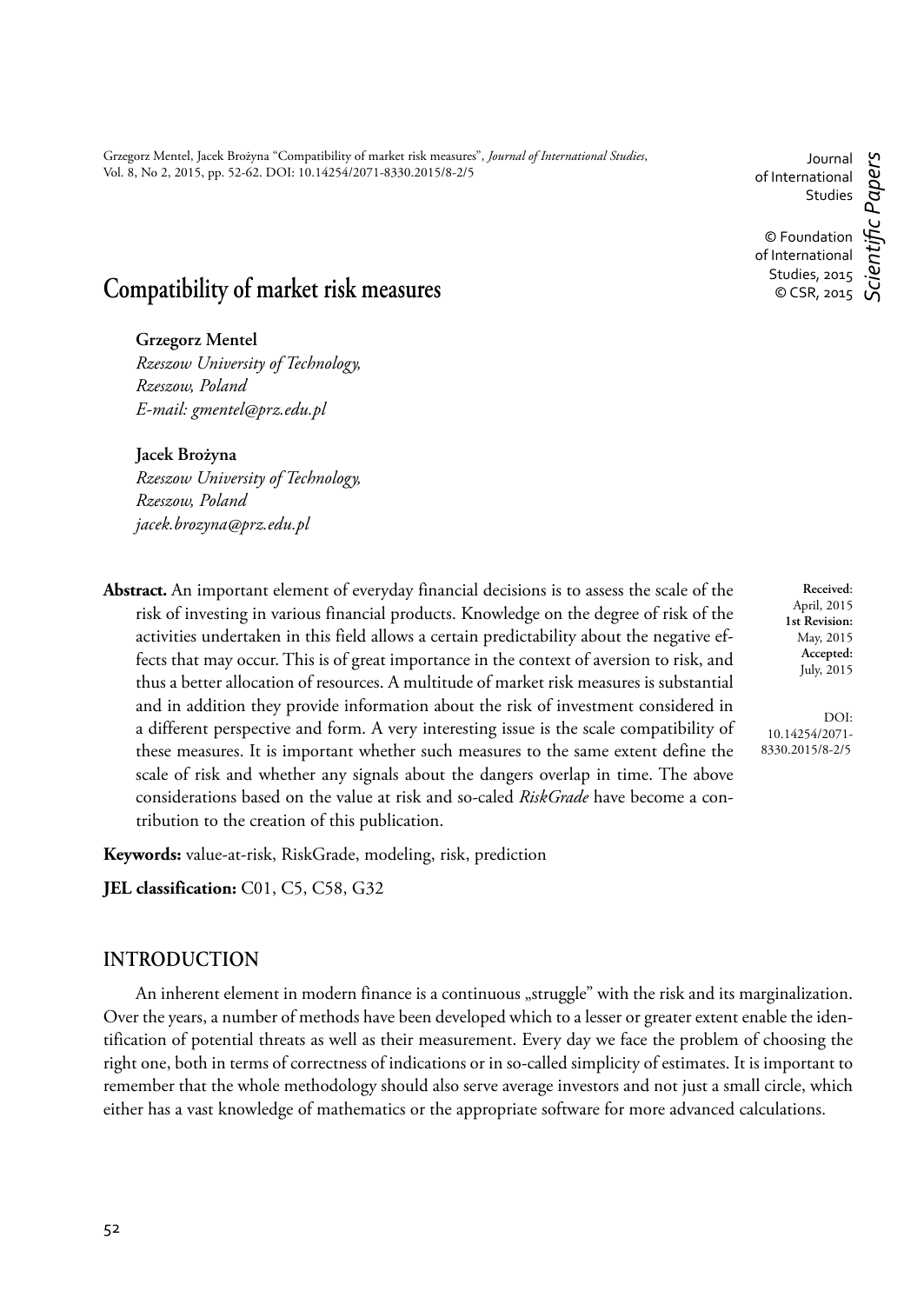The purpose of this publication is, therefore, an attempt to assess two interesting, yet different, approaches to the analysis of market risk of financial instruments. One of them is a well-known *Value at Risk<sup>1</sup>*, the second one rarely used *RiskGrades* ™ methodology. These two distinct concepts show the risk differently. The first of these clarifies the scale of losses we may incur based on specific confidence level, the second, in turn shows the amount of risk in relation to baseline. The fundamental question that the authors of this publication tried to answer is a matter of indications "compatibility" of these methodologically distinct concepts with regard to information about the scale of the threats that we receive in their case.

This publication is, therefore a fragment of a series of articles devoted directly to *VaR* methodology and its determinants – an impact assessment at the significance level on the effectiveness of the *VaR* estimates (Mentel, 2011), comparison of parametric and nonparametric methods (Mentel, 2013), discussion focuses on the significance of historical observations which affect current market situations, and consequently impact short term forecasts (Mentel & Brożyna, 2014), analyzing the impact of the decay factor  $\lambda$  for estimating *VaR* (Mentel & Brożyna, 2015a), the characteristics of a computer program for the calculation *Value at Risk* (Mentel & Brożyna, 2015b).

## **1. A REVIEW OF RESEARCH – THE** *RISKMETRICS* **CONTRIBUTION**

The practical, widespread use of *VaR* should be seen in the publication of 1996 issued by JP Morgan (RiskMetrics, 1996). It describes not only the basis of value at risk, methods of estimation but also the assumptions underlying its determination. Thus, this publication is a kind of compendium of knowledge about the practical applications of these measures, from the definition to the mechanisms of its operation. Most importantly it was possible then create a method that served the overall level of risk, regardless of the type of assets. Its additional advantage was that the information that was obtained was given in fully intelligible units.

The basic version of the *VaR* method, which was initially developed (the variance-covariance method) was built on the assumption of normal distribution. But we must remember that it is so much "normal" that in the everyday world we quite frequently encountered nothing else. While many variables observed in nature actually take values in accordance with a Gaussian distribution, whereas in the financial world it is not always the case. This fact is a fundamental drawback of the original concept of *VaR*, which at times of smooth market functioning one tried not to notice (Brown, 2004).

The main problem of classical *VaR* are the tails of the distribution of variables. Well, what is the most interesting in the market, this happens at the ends of the distribution of variables. This is about the issue of so-called. "black swans" (Taleb, 2007). The biggest gains and the greatest losses do not bring normal trading days, but the extreme ones. If you postulate for a better risk pricing model, it should be based on the distribution, which pays attention to the ends of the distribution of the variables. However, the distribution, which is sensitive at the ends of the distribution, will be vague in its central part. Meanwhile, the *VaR* has been used primarily in a period of normal functioning of markets.

Without going more into the details, quite an extensive publication devoted to *the Value at Risk* is a book by Philippe Joriona (Jorion, 2006). This publication is valuable when it comes to explore the intricacies of measuring potential losses.

The second of the measures under consideration, i.e. *RiskGrades* was presented by *RiskMetrics* in 2001 in technical document (Kim & Mina, 2001). Despite the wide range of applications in the form of several

<sup>&</sup>lt;sup>1</sup> Value at Risk is the maximum amount that can be lost through investment in a portfolio for a specified time horizon at a given confidence level.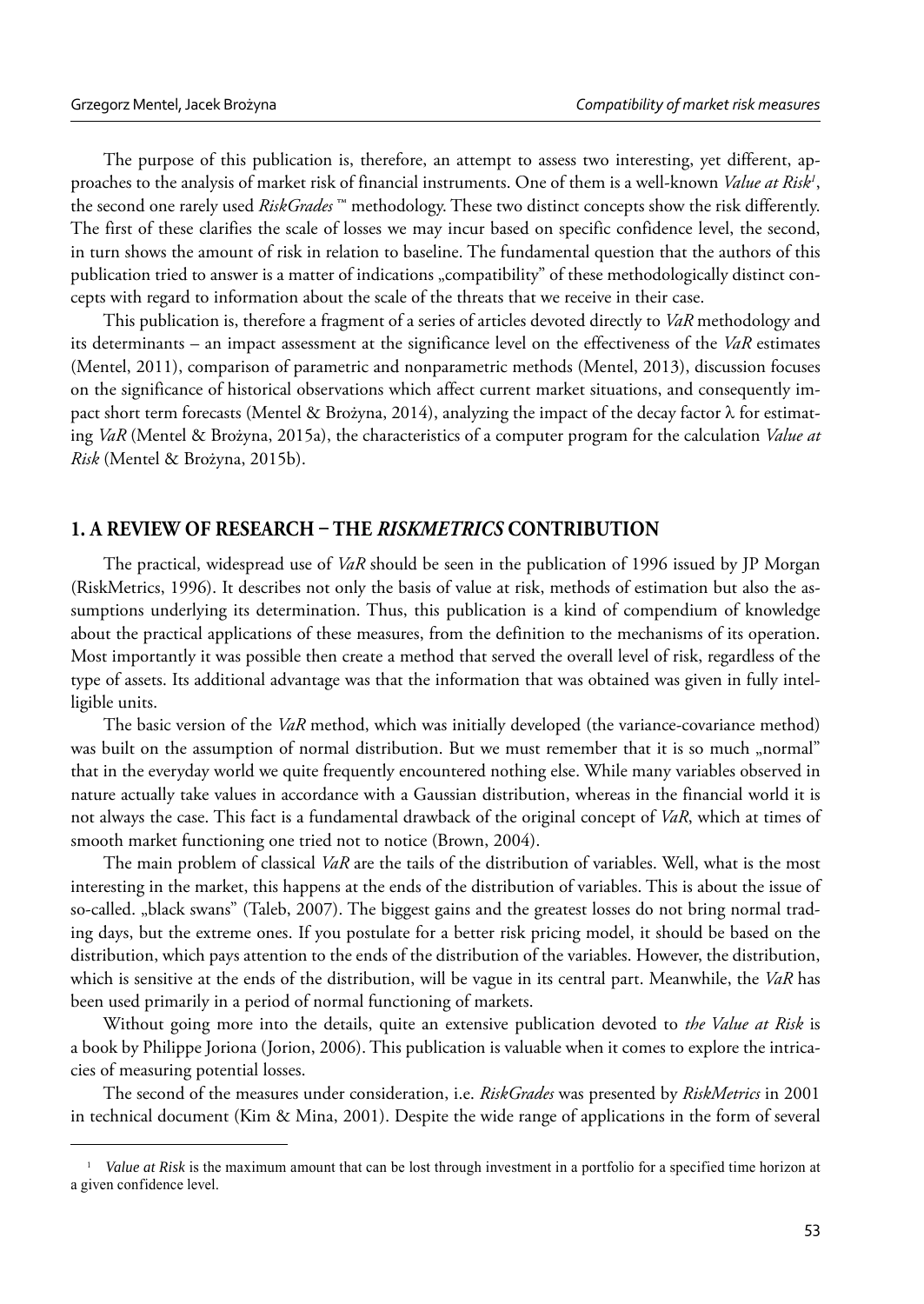of its "derivatives", like the *RiskGrade Diversivication Benefit*, *RiskImpact* or *Chance of Losing Money*, it is not as common as previously discussed. In 2002 it went through a further development in the publication *RiskGrade Your Investments*... (Elmiger & Kim & Berman, 2002). It is worth emphasizing that this measure, described fully later in this article, does not require assumptions about variable distribution.

### **2. VALUE AT RISK IN THE RISK ANALYSIS**

*Value at Risk* is, as mentioned earlier, the most common method of measuring uncertainty of the future states of a given asset. Significant in its determination is that it can be estimated in several ways. The basic division, in this respect, is the division into parametric and nonparametric methods.

The first group is based on a variety of models describing the "behavior" of financial instruments in the portfolio. The development of such models belongs to the large organizations of the financial world such as the group *RiskMetrics* ™, recognized as the greatest expert in this field. This group of methods for calculating *VaR* uses the assumption that the phrases taken for an analysis have a certain probability distribution.

Since the establishment of this type can sometimes be malefic, as it is often very difficult to adjust the distribution, one turns into the second group of *VaR* estimation methods, namely nonparametric methods. In this case the simulation methods i.e. a historical simulation or the Monte Carlo method are the most significant.

The resultant element in this respect may be another, not distinguished in the literature class of methods, namely semi-parametric ones. This group is usually included into the non-parametric methods, hence the lack of a clear separation of it as a separate class. The representative of this group is the *EKT* method (S. Emmer, C. Klüppelberg, M. Trüstedt) (Mentel, 2008).

There are many analytical models describing the fluctuation of financial instruments over time. Most of them are very important because of their practical applications. These are mainly models introduced and successfully used by analysts and financial engineers gathered around the group of *RiskMetrics* ™. The main difference between them is mainly a different approach to the modeling of random disturbances (e.g. Normal distribution, t-Student or even a GED) and the methodology itself for calculating *VaR*. In this case we can distinguish, e.g. models based on generalized variance conditional autoregressive processes (such as *GARCH (1,1)),* so-called *Mean Reversion* models and *Random Walk*, which are also successfully used in many issues of financial engineering (Pisula & Mentel, 2003).

The most common model in this class is the *RiskMetrics Normal Drift* model, with random interference modeled by a normal distribution (RiskMetrics Technical Document, 1996), (RiskMetrics Monitor, 1996).

In this model, it is assumed that the logarithmic returns of stock prices

$$
r_{i} = \ln\left(\frac{P_{i}}{P_{0}}\right),\tag{1}
$$

where:

 $P_{t}$  - share price in the considered period  $\pi$ <sup>"</sup>,

*P*<sub>0</sub> - share price at baseline

are generated according to the following relation:

$$
r_{t} = \mu + \sigma_{t} \cdot \varepsilon_{t}, \varepsilon_{t} : N(0,1), \ \tilde{r}_{t} = \frac{r_{t} - \mu}{\sigma_{t}} : N(0,1)
$$
 (2)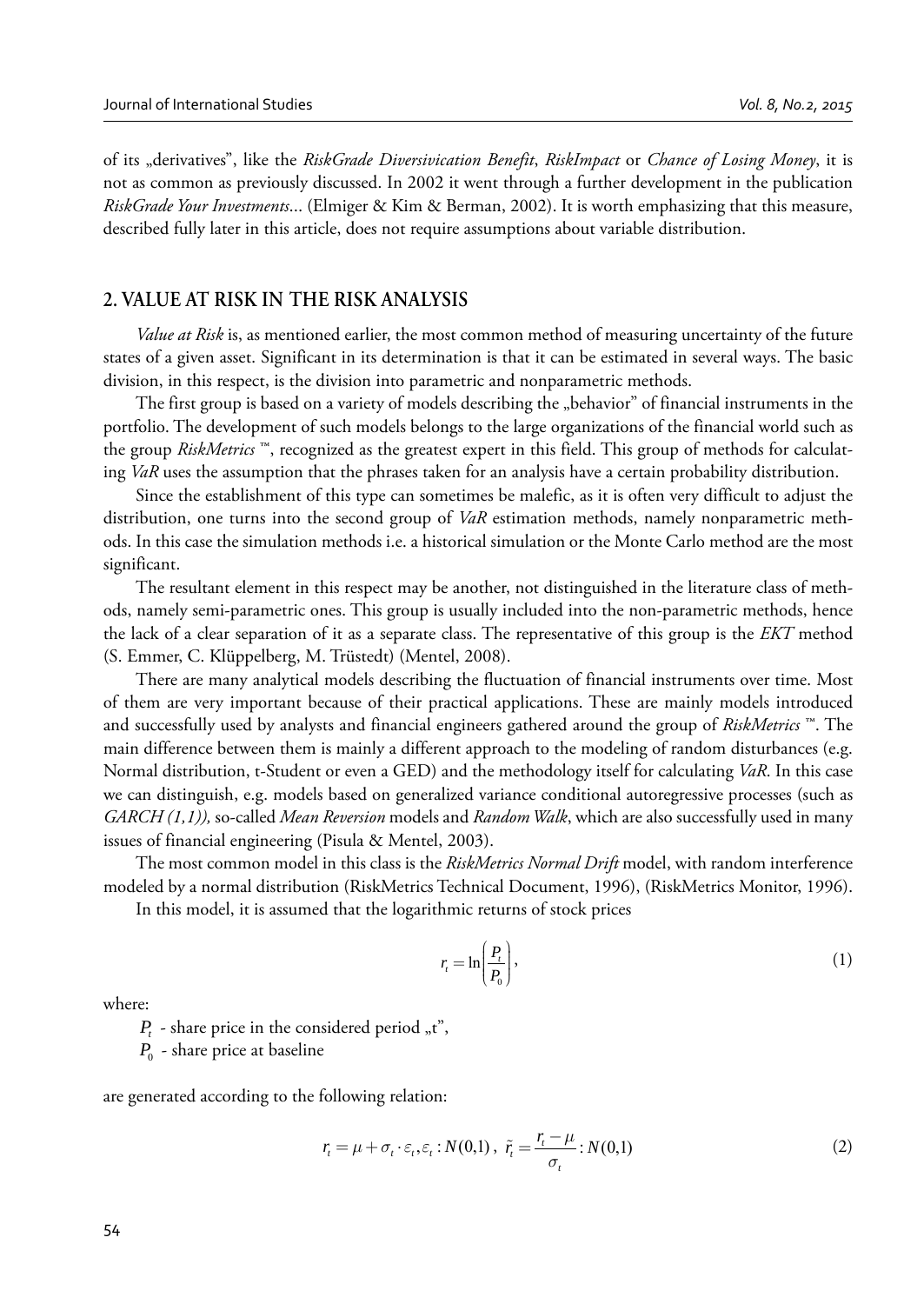In this model, the so-called conditional variance of daily returns of the share prices (at the practical assumption that their average value is zero) is calculated as an infinite moving average with exponen-

tial weights:  $\sigma_t^2 = \sigma_{t|t-1}^2 = (1 - \lambda) \sum_{j=0}^{\infty} \lambda^j \cdot r_{t-1-j}^2$  $=\sigma^2_{t|t-1} = (1-\lambda)\sum_{j=0} \lambda^j \cdot r_{t-1}^2$ . Approximately for a sufficiently large number of historical observations ( $n \to \infty$ ), this relation can be written as follows  $\sigma_i^2 = (1 - \lambda) \sum_{i=1}^{n-1} \lambda^j \cdot r_{i-1}^2$  $\sigma_t^2 = (1 - \lambda) \sum_{j=0}^{n-1} \lambda^j \cdot r_{t-1-j}^2$ bservations  $(n \to \infty)$ , this relation can be written as follows  $\sigma_t^2 = (1 - \lambda) \sum_{j=0}^{\infty} \lambda^j \cdot r_{t-j}^2$ , and recursively as:  $\sigma_t^2 = (1 - \lambda) r_{t-1}^2 + \lambda \sigma_{t-1}^2$ 

For the returns with longer time horizons  $(T> 0)$  it is applied (practical for logarithmic phrases) the scaling of the variance relative to the length of the horizon (Mentel, 2012).

*RiskMetrics*<sup>™</sup> is used in its analysis a universal constant smoothing  $\lambda = 0.97$  for daily returns.

The limits of VaR (on an assumed level of significance  $\alpha$ ), estimated on the basis of the above model, for the daily time horizon will be appropriate for returns and share prices and will be

$$
\mu + \tau_{N(0,1),\alpha/2} \cdot \sigma_t \le r_t \le \mu + \tau_{N(0,1),1-\alpha/2} \cdot \sigma_t
$$
\n
$$
P_{t-1} \cdot \exp(\mu + \sigma_t \cdot \tau_{N(0,1),\alpha/2}) \le P_t \le P_{t-1} \cdot \exp(\mu + \tau_{N(0,1),1-\alpha/2} \cdot \sigma_t),
$$
\n(3)

where:  $\tau_{N(0,1),\alpha/2}$ ,  $\tau_{N(0,1),1-\alpha/2}$  - respectively the quantile of the given row in normal distribution.

The relevant parameters of the model  $(\lambda \text{ and } \mu)$  can be determined by the method of maximum likelihood.

## **3. RISKGRADES™ METHODOLOGY**

*RiskGrade*™ statistics is a measure of the volatility developed by the *RiskMetrics* Group ™. Its measurements are based exactly on the same data and analyses as in *RiskMetrics* ™ *Value at Risk*, however, it enables investors to understand more fully the market risk. This measure is scaled, which makes it more intuitive and easier to use than the *VaR*. *RiskGrade* ™ are measured on a scale from 0 to 1,000, however, it often happens that the upper limit is sometimes exceeded. A value of 100 corresponds to the average value of *RiskGrade* for the major stock market indices in normal market conditions in 1995-1999. Zero level of these measures is adopted for funds kept in cash.

It is a measure of risk based on volatility, expressed as a standard deviation determined for the logarithmic (annual) returns of the given financial instrument. The higher the volatility, the greater the " risk grade" (*RG*), and thus a higher risk of monetary investment in the instrument for a potential investor. It is a good measure of risk because it is a measure of the dynamic (time-varying), which enables the investor to keep control of the risks of the investment. It also allows to compare of investment risk within a given class of financial instruments (e.g. shares), because it is a relative measure, that is comparative one. The risk grade (RG) is defined as follows (Kim & Mina, 2001):

$$
RG_{t}^{(i)} = \frac{\sigma_{t,252}^{(i)}}{\sigma_{bazowe}} \cdot 100 , (4)
$$

where:  $\sigma_{t,252}^{(i)}$  - the standard deviation of annual (252-day) logarithmic returns:  $r_{t,252}^{(i)} = \ln\left(\frac{P_{t+252}^{(i)}}{P_{t}^{(i)}}\right)$  for the prices of the studied instrument,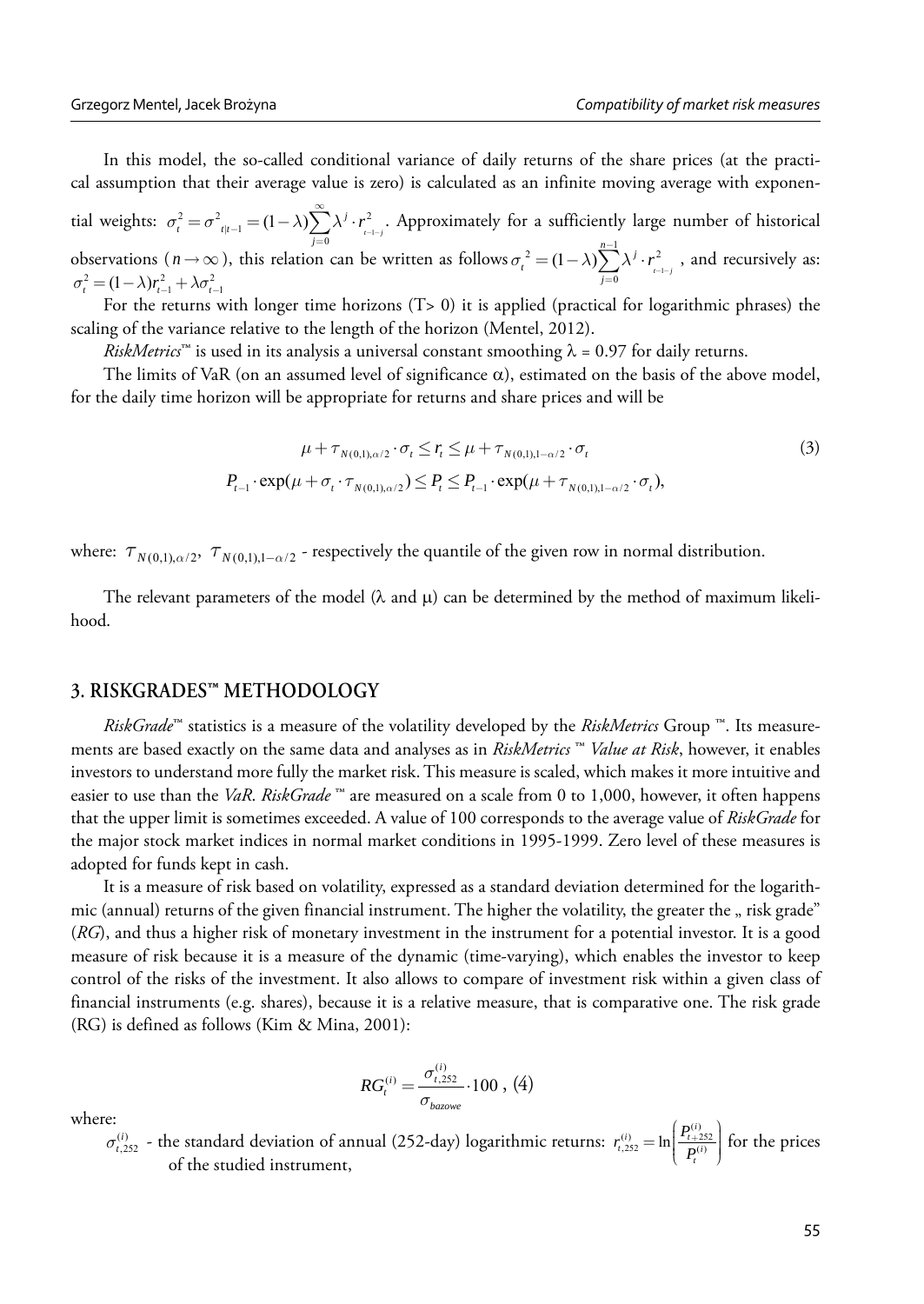$\sigma_{\text{baryon}}$  - base volatility taken as a reference point.

Estimates for ]  $\sigma^{(i)}_{t,252}$  in the formulae (4) can be determined from the following relationships:

$$
\sigma_{t,252}^{(i)} = \sqrt{252} \cdot \sigma_{t,1}^{(i)},
$$
\n
$$
\sigma_{t,1}^{(i)} = \sqrt{\frac{1 - \lambda}{1 - \lambda^n} \sum_{j=0}^{n} \lambda^j \cdot r_{t-j,1}^2}.
$$
\n(5)

In the formula (5) for the estimator of the standard deviation of daily logarithmic price returns of the testes instrument, a constant "smoothing"  $\lambda = 0.97$  and one takes into account  $n = 151$  of recent historical observation (this is determined by *RiskMetrics* of sufficient number of necessary historical observations).

This estimator was derived assuming that the logarithms of the daily price changes of the tested financial instrument are modeled by the random walk process, and assuming that the expected daily returns of this instrument are zero ( $E\left[r_{t,1}^{(i)}\right]=0$ ).

Table 1

| Index<br>Ticker   | Country     | Market-Cap Weights, (%) |              |          | Annualized      |
|-------------------|-------------|-------------------------|--------------|----------|-----------------|
|                   |             | Europe                  | Asia/Pacific | Americas | Volatility, (%) |
| <b>AEX</b>        | Netherlands |                         |              |          | 40,52           |
| All Ordinaries    | Australia   | 2,4                     | 1,3          |          | 13,06           |
| <b>ASIN</b>       | Singapore   |                         | 0,6          |          | 21,32           |
| BEL <sub>20</sub> | Belgium     |                         |              |          | 15,49           |
| CAC <sub>40</sub> | France      | 1,0                     |              |          | 19,80           |
| <b>DAX</b>        | Germany     | 3,9                     |              |          | 21,10           |
| <b>FTSE100</b>    | <b>UK</b>   | 4,3                     |              |          | 15,31           |
| HangSeng          | Hong Kong   | 9,4                     | 1,4          |          | 30,96           |
| <b>HEX</b>        | Finland     |                         |              |          | 26,48           |
| <b>IBEX</b>       | Spain       | 0,6                     |              |          | 20,72           |
| <b>IPC</b>        | Mexico      | 1,4                     |              |          | 30,08           |
| KOSPI200          | Korea       |                         | 0,5          | 0,4      | 34,76           |
| Merval            | Argentina   |                         |              |          | 37,10           |
| <b>MIB</b>        | Italy       |                         |              | 0,5      | 23,65           |
| Nasdaq            | US          | 2,2                     |              |          | 28,11           |
| NIKKEI225         | Japan       |                         | 9,7          | 10,3     | 22,54           |
| OMX               | Sweden      |                         |              |          | 21,09           |
| <b>NYSE</b>       | US          | 1,1                     |              |          | 13,89           |
| <b>SMI</b>        | Switzerland |                         |              | 43,1     | 18,40           |
| <b>TSE100</b>     | Canada      | 2,7                     |              |          | 14,80           |
| <b>TWII</b>       | Taiwan      |                         | 1,0          | 2,2      | 23,99           |
| Total             |             | 29,0                    | 14,5         | 56,5     | 18,85           |

Composition of the group of international indexes and the value of the base volatility calculated on their basis of

Source: RiskGrades Technical Document, RiskMetrics 2001, (www.riskmetrics.com).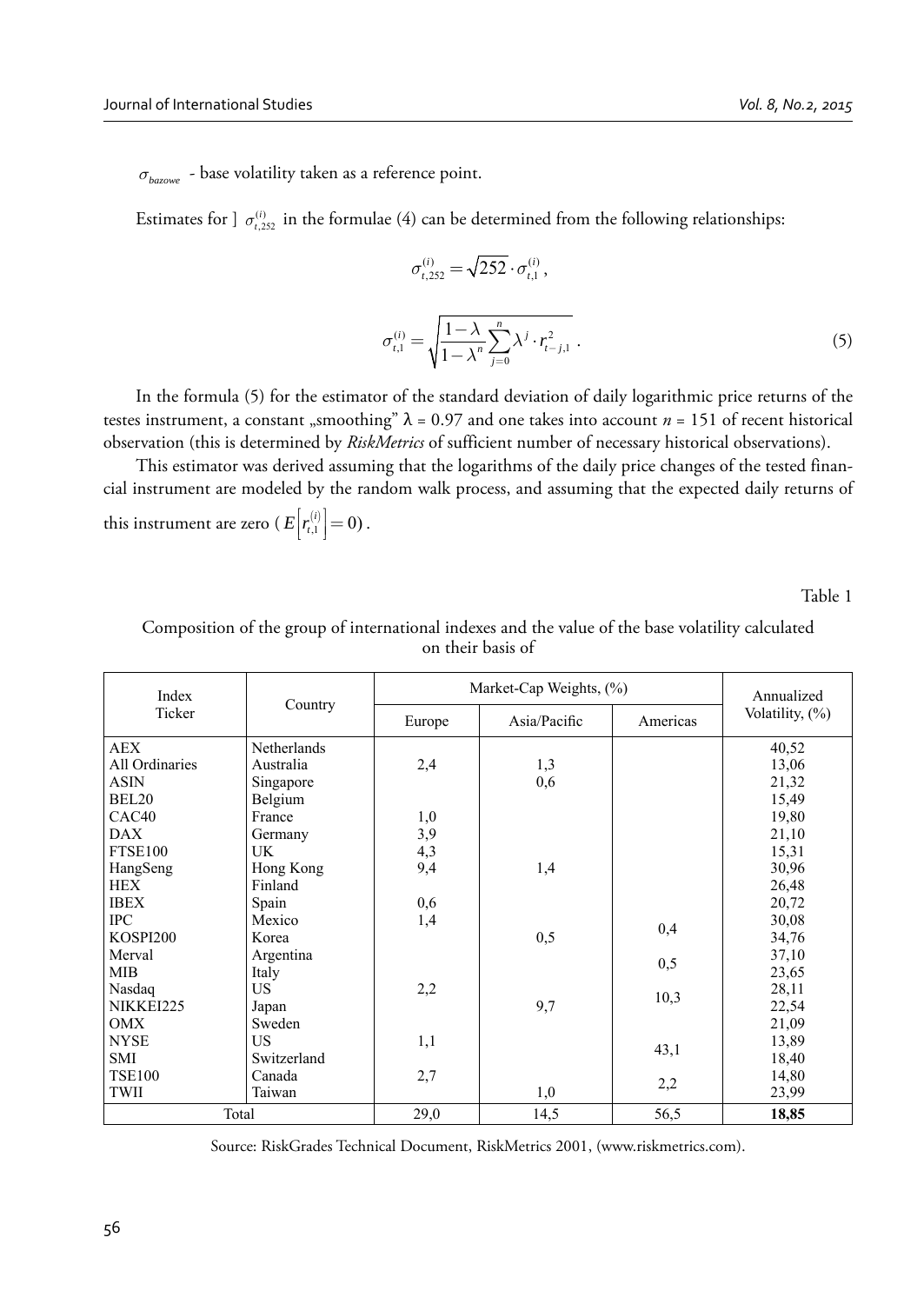Base volatility, against which the volatility of the financial instrument for the *RG* calculation is compared, was determined taking into account a group of 21 international stock indices for the financial markets with the largest capitalization (the data were obtained from the statistics of the *London Stock Exchange*). For each index  $_{\bar{\sigma}^{(j)}_{t,252}}$  - was determined - the average standard deviation for its annual logarithmic returns (calculated using the formula (5)) within 5 years, i.e. from January 1995 to December 1999. The base volatility was assumed as a weighted average (with the weights resulting from market capitalization) calculated from the average annual volatility of the studied group of indices during the relevant period:

$$
\sigma_{bazowe} = \sum_{j=1}^{21} \omega_j \cdot \overline{\sigma}_{t,252}^{(j)} . \tag{6}
$$

During the considered 5-year period the weighted average annual volatility of the studied indexes was approx. 20 [%] (Kim & Mina, 2001). Therefore, as a base volatility in the formula (4) it is assumed  $\sigma_{bq}$  = 0.2, and thus the value of *RG* is determined ultimately by the formula:

$$
RGt(i) = \frac{\sqrt{252} \cdot \sigma_{t,1}^{(i)}}{0.2} \cdot 100.
$$
 (7)

Table 1 shows the composition of a group of international indexes and the determined average annual volatility for each index in the period from 1995 to 1999 and the average weighted by the base volatility.

## **4. ANALYSIS**

In order to assess the compatibility of the two presented measures, their estimates for the companies included in the WIG30 index of Warsaw Stock Exchange was done. The time horizon considered was a period of years from 2010 to 2014. The five-year research period seems to be long enough to confirm any regularity. The studies omitted the indications for shares of ING BSK<sup>2</sup> and the Boryszew<sup>3</sup> which depletes a research attempt to the twenty-eight elements.

Both *VaR* and *RiskGrades* were designated for one-day data based on a logarithmic rate of return. Such an approach aimed at real and relative assessment of coverage of these two different indications measures.

<sup>&</sup>lt;sup>2</sup> In the case of ING BSK in November 2011, has been a split of 1:10.

<sup>&</sup>lt;sup>3</sup> In the case of Boryszew we deal with with two events interfering VaR estimates. The first one is the resolution on the capital increase (October 2010), resulting in reduced rate of 3,19 zl. Secondly, in turn, it is a split of the company's shares at a ratio of 10: 1 (April 2014).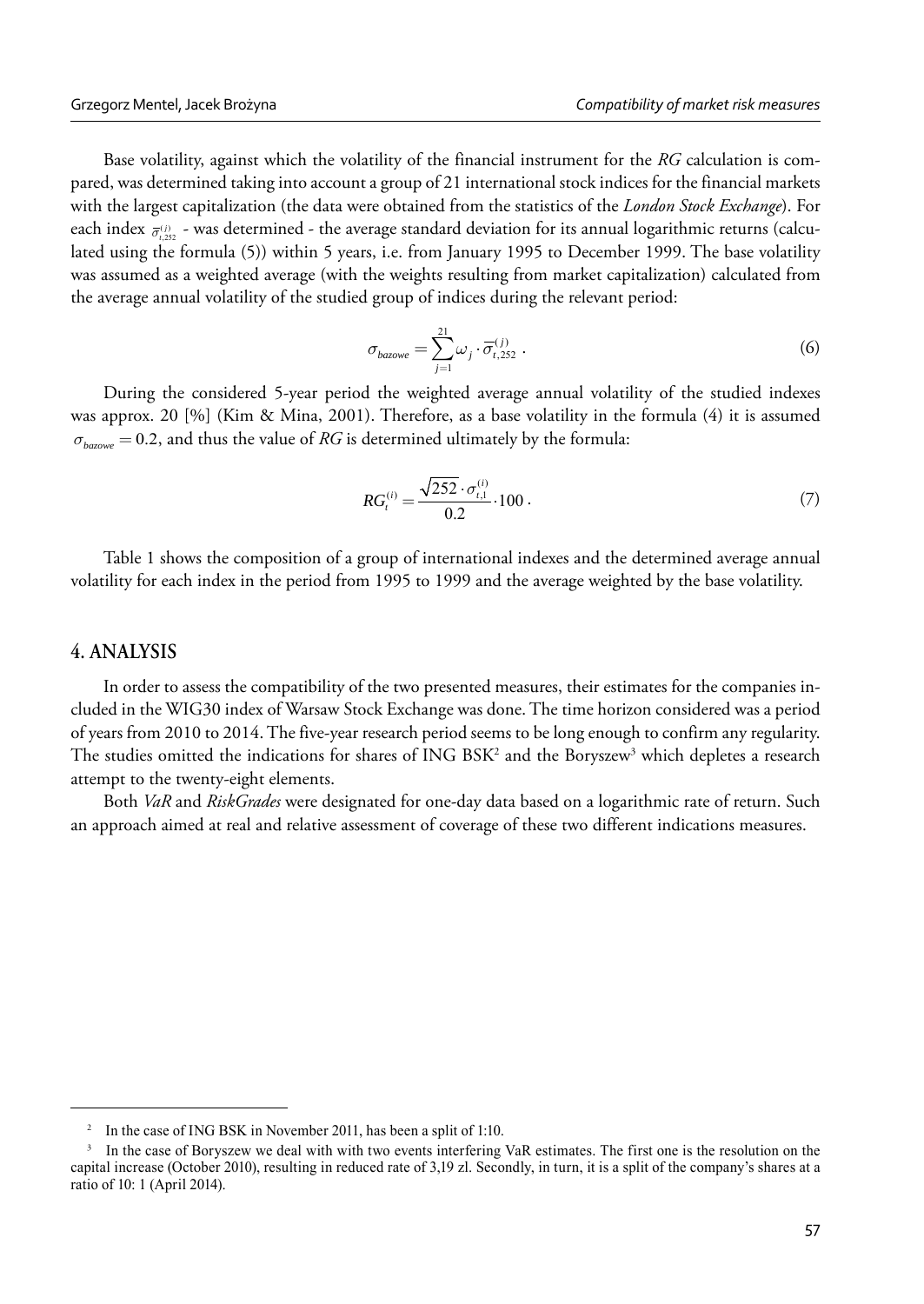

**Figure 1. A box-plot of the** *Value at Risk* **in the cross- section of the concerned companies** Source: own work.

As a result of the conducted estimates, the results were obtained which have been presented in graphs 1 and 2. As it can be observed the indications in a form of box-plots overlap significantly, which allows to assume that the assessment of the risk scale using the first or second option is almost identical.

Confirmation of this state can be traced in the analysis of interdependence. Designated correlation coefficients (Figure 3) throughout the analyzed period reinforces the belief that the overall scale of risks which is presented by both methods is largely the same. In more than twenty cases the value of the correlation coefficient was greater than 0.9, with the average at 0.91.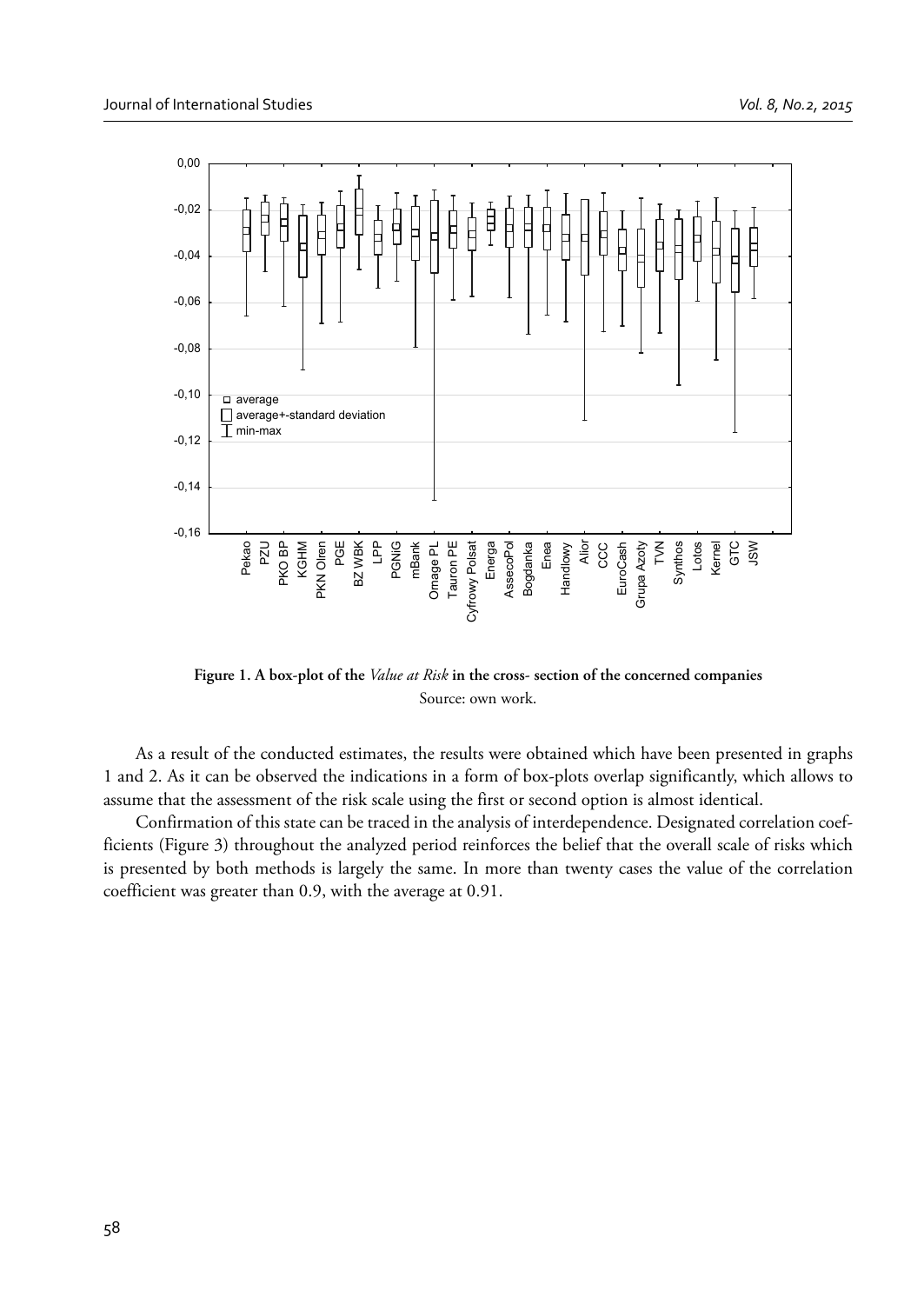

**Figure 2. A box-plot of RiskGrades in the cross- section of the concerned companies** Source: own work



**Figure 3. The values of correlation coefficients determined for the** *VaR* **and** *RiskGrades* **values in the cross-section of the concerned companies** Source: own work.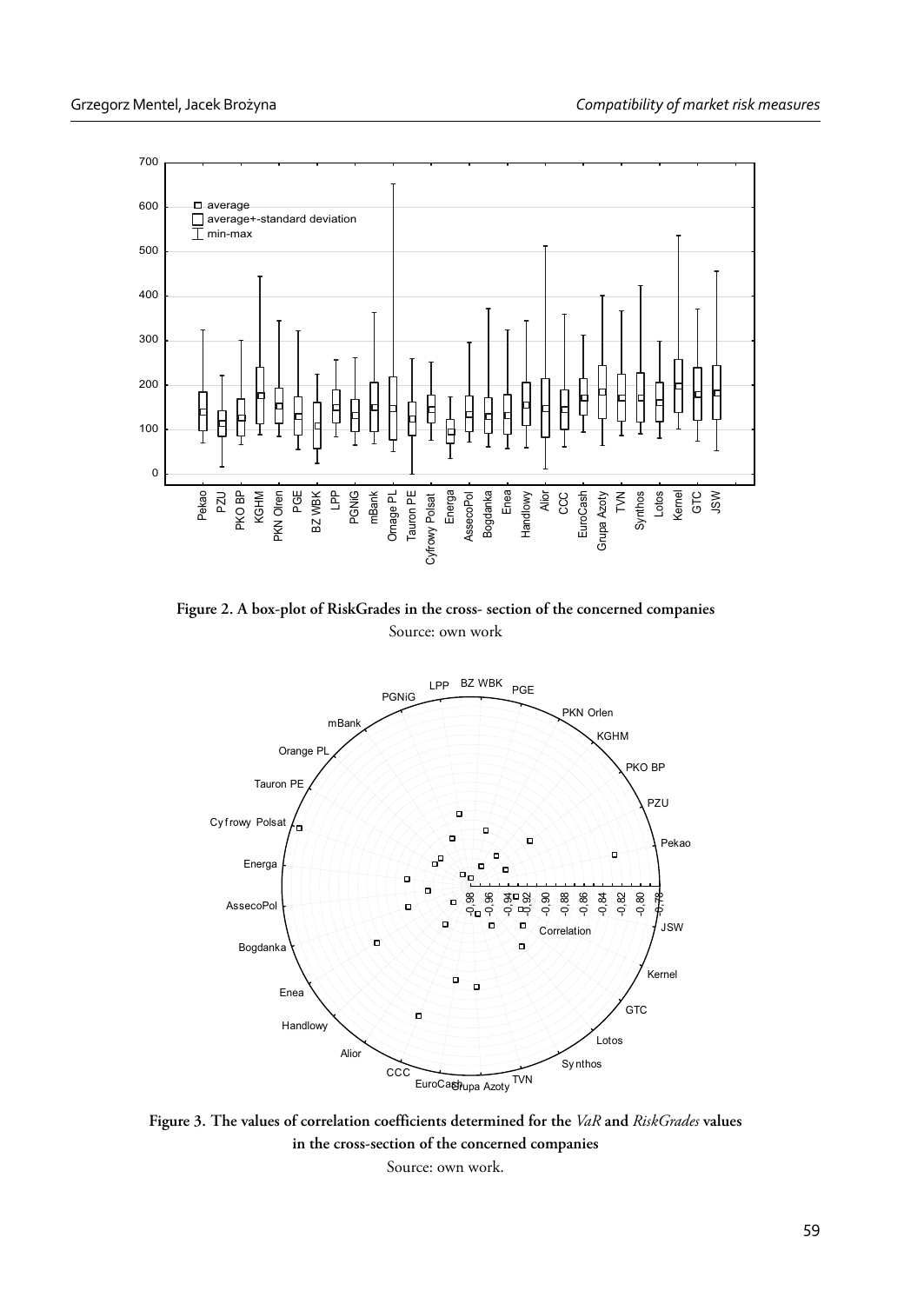It is also worth making a relative evaluation of indications of the estimated *Value at Risk* and *RiskGrade* in relation to the classical measure of risk determined based on a one-index model by William Sharpe. Starting directly from the regression equation, commonly known as a characteristic line of security, we can determine the measure of derivatives, i.e. market risk and specific risk. Market risk reflects undiversifiable risk, resulting mainly from the game on the stock exchange. The latter, the diversifiable risk connected with a specific share, which in theory can be reduced to zero. The total risk of security is the sum of the two above.

The analysis of the inter-relations of indications of the previously considered risk measures in relation to the risk estimated by the Sharpe's model has been shown in figure 4.



Figure 4. The values of correlation coefficients determined for the VaR and RiskGrades in relation to the total risk **in the cross-section of the considered companies**

Source: own work.

Perhaps the values of correlation coefficients are not too large, however, for the most part they exceed the level of 0,4. There are entities for which the measured correlation of *VaR* and *RiskGrade* in relation to the total risk is quite large even reaching the level of 0,7.

But quite a "big" coverage in the indications mainly due to the different approaches to the variability that in the case of methods developed by a group JP Morgan is created using the *exponentially weighted moving average (EWMA)* (Crowder, 1987). In the case of risk determined based on the Sharpe's model the volatility is determined in the classic way, in relation to the WIG index. Thus, the models proposed by *Risk-Metrics*™ are a good suggestion for a constantly changing value of assets. Non-stationary volatility, which we have to deal with in this case, is constantly updated and the received estimates are more adequate to reality (Mentel & Brożyna, 2015). It seems, therefore, that the risk estimated based on *VaR* and *RiskGrade* is more flexible and actually supported by recent market events.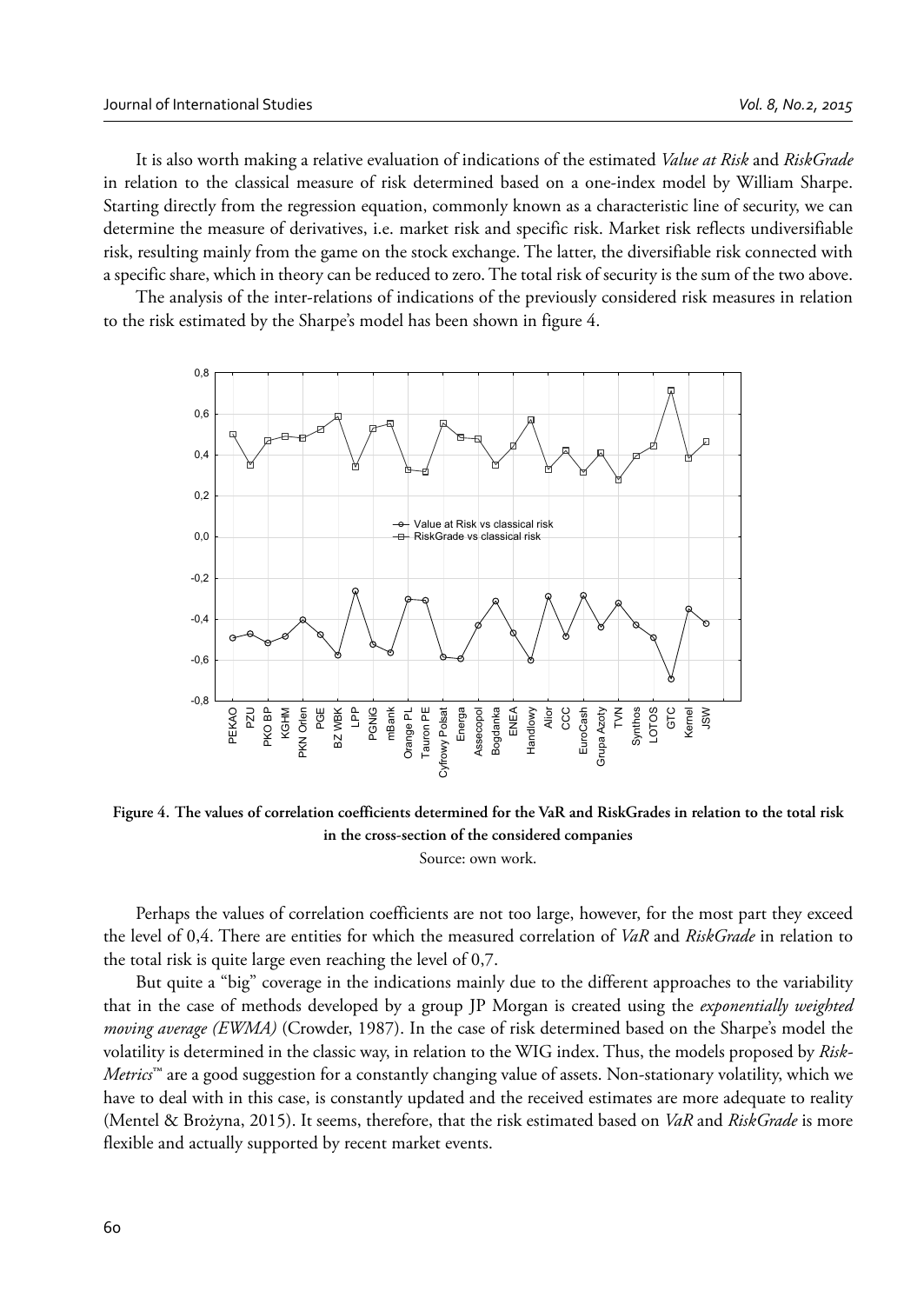## **CONCLUSIONS**

As mentioned earlier *RiskGrade*™ statistics is a measure of the volatility developed by the *RiskMetrics*™ Group affiliated with Bank of JP Morgan Company. Thus, its measurements are based exactly on the same data and analysis as *RiskMetrics ™ Value at Risk.* It seems, however, that it allows the average investor to understand better the market risk. Its idea is a clear presentation of the scale of threats in relation to the resultant market value. The big advantage is scaling, which makes it more intuitive compared to the *VaR*. Its reference to the level of zero, as the funds kept in cash, or up to 100 which is equal to the *RiskGrade* average for major stock indexes, makes it much easier to interpret.

*RiskGrades* changes over time, is dynamic and adapts to current market conditions. In difficult times such as the Asian and the Russian crisis *RiskGrades* can easily exceed the level of 200, while in the more stable period it could drop below 50. This ratio can help investors to monitor dynamically the exposure to market risk. It also allows a comparison between the investment. It is a standard measure of volatility, and thus allows a comparison of investment risks of various asset classes and regions. It can be said that the Brazilian share of *RiskGrade* of 300 is six times riskier than Asian bond fund for *RiskGrade* of 50.

Basically, there are two elements that are the key advantage of this measure. The first is the fact that *RiskGrade* estimates are based on historical data weighted exponentially, allowing to adjust better to current market conditions. This approach significantly improves the accuracy of forecasting and response to extreme cases. Another important consideration is the issue of calibration of measurement which makes it easier to interpret for the public and not only for professional players.

It seems, therefore, that the use of *RiskGrade*, for a typical stock exchange player more reasonable than the *VaR* estimates. Significant indications of similarity that exists in measuring the scale of threats of both metrics makes the first one more attractive. But we must remember about an important asset of the *Value at Risk*, namely the valuable measurement of scale of potential losses we may incur. In the case of *RiskGrade* we do not receive such information. An important issue in the method selection, therefore, is the information we want to get.

To sum up, an important prerequisite for making the right decisions is the continuous updating of theoretical knowledge and practical skills. A positive result of the decision depends largely on the choice of method. It is, however, made by a man who relies on confidence in the choice of the solution. Each time the solution is based on certain assumptions and can give specific guidance as to the specific elements of decisions, but usually it is made in a general manner of the optimal strategy. There is, therefore, a need to develop a detailed tactical implementation.

#### **REFERENCES**

Basak, S., Shapiro, A., (2001), *Value-at-Risk Based Management: Optimal Policies and Asset Prices*, Review of Financial Studies;

Bollerslev, T., (1986), *Generalized Autoregressive Conditional Heteroskedasticity*. Journal of Econometrics 31;

Brown, A., (2004), *The Unbearable Lightness of Cross-Market Risk*, Wilmott Magazine, 03/2004;

Crowder, S.V., (1987), *Run-Length Distributions of EWMA Charts*, Technometrics, 29;

Elmiger, G., Kim, S.S., Berman, E., (2002), *Riskgrade Your Investments: Measure Your Risk and Create Wealth*, Wiley;

Hendricks, D., (1996), *Evaluation of value-at-risk models using historical data*, Federal Reserve Bank of New York, Economic Policy Review;

Hull, J., White, A., (1998), *Value at Risk when daily changes are not normally distributed*, Journal of Derivatives;

Jorion, P., (2006), *Value at Risk: The New Benchmark for Managing Financial Risk*, 3rd Edition, McGraw Hill;